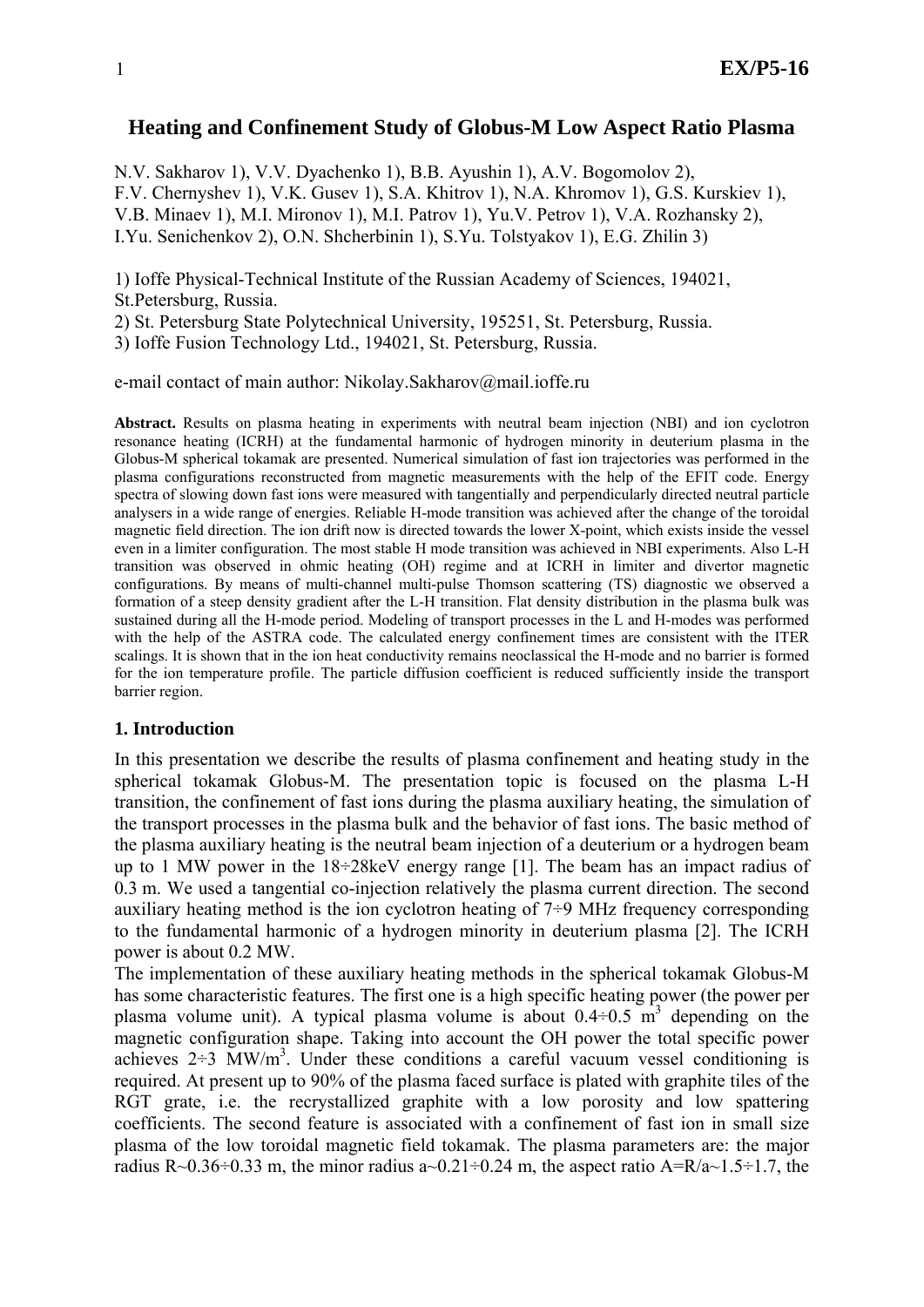charge-exchange (CX) diagnostic complex. The diagnostic consists of two neutral particle analyzers (NPA) of ACORD type [3]. The NPA positions as well as the position of NBI, ICRH feeder and the TS diagnostic arrangement are shown in Fig.1. The ACORD-12 analyzer is installed perpendicularly to the toroidal axis, the analyzer ACORD-M – tangentially. The application of the new ACORD-M device allows obtaining the information about passing ions, including fast ions appeared in the NBI

Under the conditions when the neural beam vertical size and the characteristic scale of fast ion orbits are comparable with the plasma size, the transport simulation by means of numerical codes is facilitated. For simulation of the

plasma vertical elongation  $\kappa$ ~1.5÷2. At present the total current in the toroidal magnetic field coils I<sub>TF</sub> $\approx$ 0.7 MA. For this current the toroidal magnetic field drops along the major radius from 1.1 T to 0.23 T inside the plasma volume. Under these conditions the characteristic scale of fast ion orbits initiated in the period of NBI and ICRH becomes comparable with the plasma size. The energy spectra of fast non-maxwellian ions were studied by means of



of the neutral beam injection.

plasma heating and confinement in the Globus-M we use the ASTRA transport code [5] with a specially modified model The H-mode transition was achieved after the toroidal magnetic field direction change [6]. At present the toroidal magnetic field is parallel to the plasma current. The ion gradB drift is directed toward the lower X-point. The L-H transition was observed in ohmically heated and auxiliary heated plasmas in limiter and X-point magnetic configurations. The change of the toroidal magnetic field direction itself improved the plasma performance even in the L-mode regime. In the experiments we observed approximately two-fold decrease of radiation losses, 20% decrease of the plasma internal inductance,  $20\div 30\%$  reduction of the plasma voltage accompanied by some increase of the plasma energy in OH regime. This result means also an improvement of the plasma energy confinement in L-mode. The reasons of the described effects are not quite clear. A possible explanation can be connected with the influence of magnetic error fields. Particular, many experiments demonstrate a tendency to the plasma stability improvement in a lower X-point configuration, or when the plasma center is shifted a few centimeters below the midplane. The most stable L-H transition was achieved in the NBI heated deuterium plasma.

period [4].

The results of the experiments and simulation are described below.

# **2. Study of confinement of fast ions**

# **2.1 Ion cyclotron heating**

ICRH experiments are performed in deuterium plasma with hydrogen minority. The resonance frequency corresponds to the hydrogen fundamental harmonic. The absorption of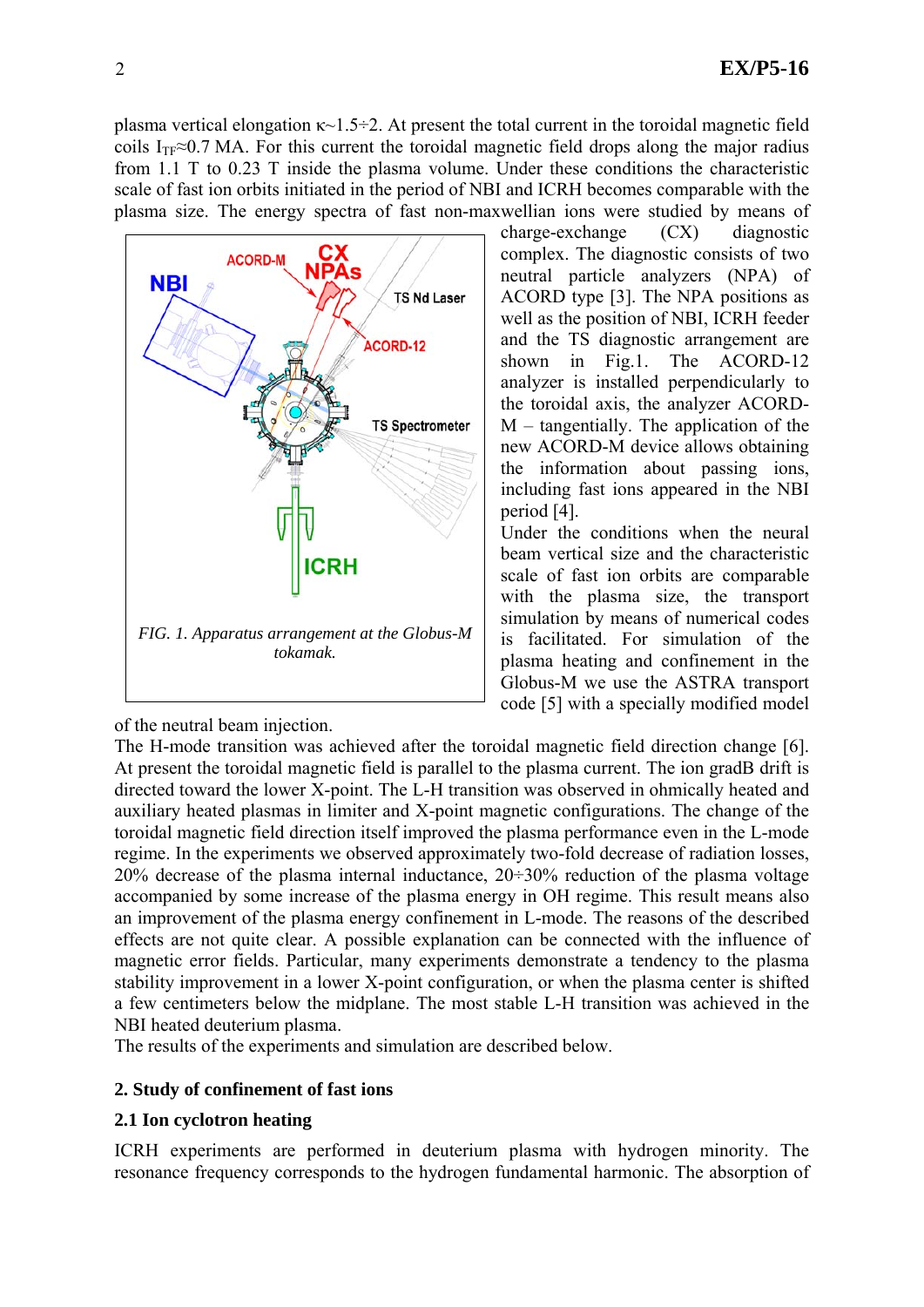ICR emission in plasma is accompanied by generation of hydrogen supra thermal ions. CX energy spectra of hydrogen and deuterium measured by ACORD-12 analyzer (see Fig.1) are shown in Fig.2. The spectra analysis reveals that the effective temperature of the tail



*FIG. 2. OH and ICRH CX energy spectra.*

order to confirm the estimates the fast ion orbits were simulated. The example of the banana orbit of 10 keV hydrogen ion accelerated perpendicular to the toroidal axis is shown in Fig.3. In the case of Fig.3 the plasma current is  $I<sub>P</sub>=0.2$  MA and the toroidal magnetic field is  $B_T=0.4$  T. For the orbit simulation we used EFIT reconstruction of magnetic equilibrium [8]. Red line indicates the plasma outmost closed magnetic surface. The red-blue line shows the cyclotron resonance zone for the hydrogen fundamental harmonic ω<sub>H</sub>.

observed in the hydrogen energy spectrum is restricted, and the maximum value is  $T_{tail}$  1.2 keV. Due to a low signal the measurements are performed at the energies not higher than 5 keV. However, the analysis of CX fluxes decay after the ICRH pulse termination gives the highest possible energy of accelerated H-ions confined in plasma as  $E_{\text{max}}$  15 keV [7]. In



*FIG. 3. Banana trajectory of 10 keV hydrogen ion.* 

### **2.2 NBI heating**

In comparison with large tokamaks operating in a strong toroidal magnetic field the problem of the confinement of fast ions is critical for the NBI heating experiments in Globus-M. Estimates predict noticeable first orbit losses of the beam ions and also shine through losses at low plasma density in a low toroidal magnetic field and in a small size plasma. For these reasons study of the confinement of fast ions becomes especially important for the experimental conditions optimization.

The ion temperature of deuterium and hydrogen in the plasma bulk is measured with CX analyzer ACORD-12. The second analyzer ACORD-M (see Fig.1) allows measuring the energy spectra of passing ions in a wide energy range up to the injected beam energy. A numerical modeling is used for the experimentally measured energy spectra analysis and interpretation. Similar to ICRH experiments a simulation of fast ion orbits was performed and a spatial zone of the confinement of fast ions was outlined for some range of plasma magnetic configurations and different values of the neutral beam impact radius [7].

A deuterium or hydrogen beam was co-injected into deuterium plasma. First results of the slowing down energy spectra measurements are shown in Fig.4. The spectra in Fig.4 are measured at 10 ms after the beginning of NBI. For better presentation the spectrum for the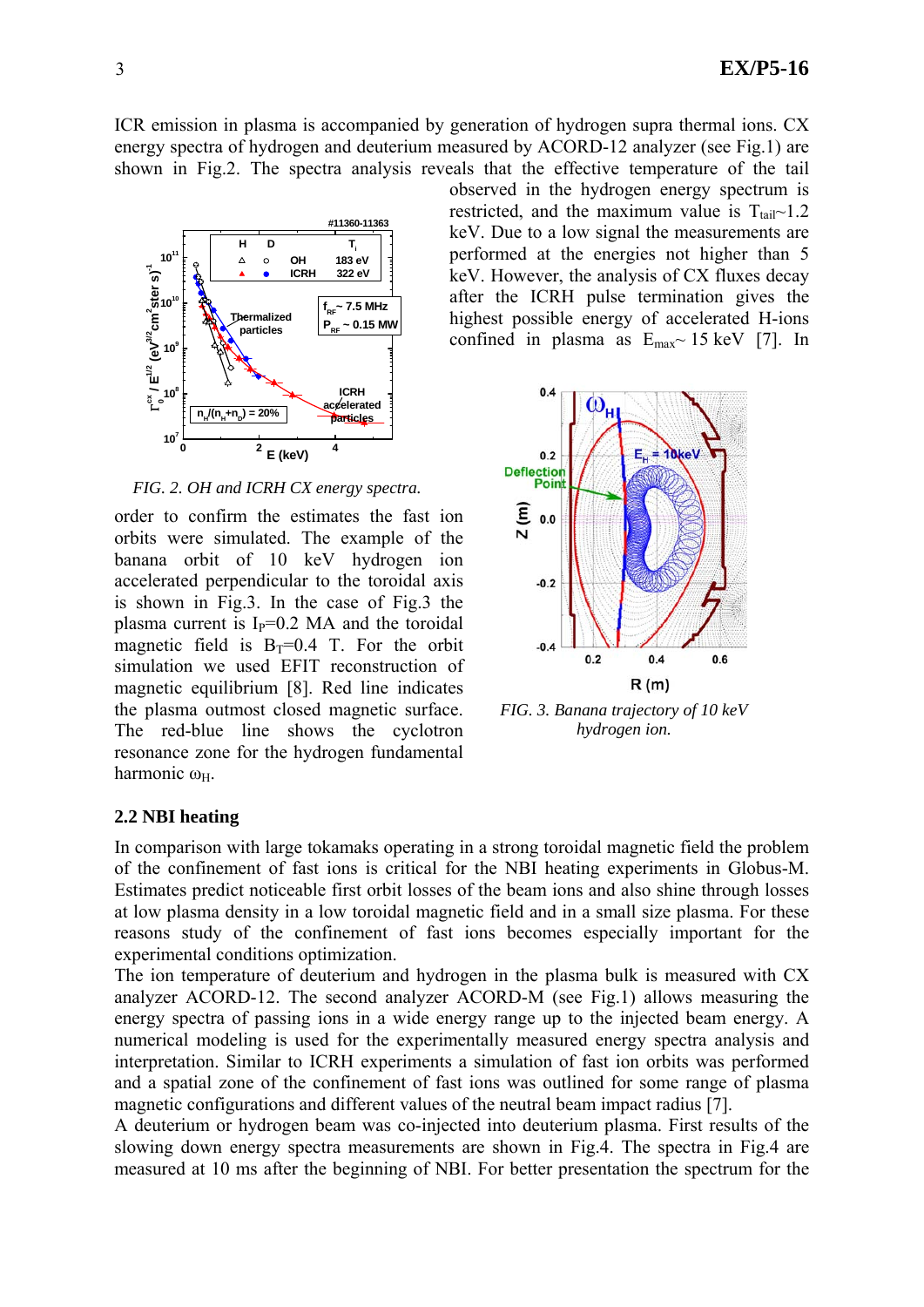

case of the deuterium beam injection is multiplied by a factor of 10. The solid line corresponds to the theoretical prediction of slowing down due to coulomb collisions [9]. The dashed line is the theoretical prediction taking into account direct losses of the main beam component. In total the shapes of both spectra well correspond to the slowing down due to coulomb collisions and the results of beam particle trajectory simulations, which predict the direct loss level of 20 % for H-beam and 40 % for D-beam. Note that the CX spectra in Fig.4 are measured at relatively low

density in order to reduce dumping of CX fluxes from the plasma center. The heating of the plasma bulk appeared to be approximately the same for deuterium and hydrogen beam injection with an equal NBI power. The bulk plasma heating is described in the next section.

### **3. Study of low aspect ratio plasma in improved confinement regime 3.1. Ohmic H-mode**

Fig.5 shows a time evolution of plasma parameters in the process of L-H transition in ohmically heated plasma. The transition takes place in the initial phase of the plasma current plateau. It is accompanied by a spontaneous decrease in  $D_{\alpha}$  emission and a rise of the plasma average density. The electron density in Fig.5 is measured by 0.8 mm interferometer along the vertical chord positioned at the radius  $R=0.42$ m. In the case of Fig.5 the L-H transition occurs in a lower X-point plasma magnetic configuration. The magnetic flux plot reconstructed by EFIT on the base of experimental measurements is shown in Fig.6. In the phase of the transition the plasma vertical elongation  $\kappa \approx 1.7 \div 1.8$ , the plasma volume  $V_p \approx 0.42 \div 0.43$  m<sup>3</sup> and the OH power does not exceed P<sub>OH</sub>=0.3 MW.

The H-mode transition is followed by a formation of a steep gradient in the electron density profile near the separatrix and a flat density distribution inside the plasma volume.

The measured values of the plasma temperature and density together with the plasma voltage 210 **Plasma** curre



*FIG. 5. Time evolution of plasma parameters in OH H-mode. Shot#21987.*



*FIG. 6. Magnetic flux plot in the L-H transition phase.*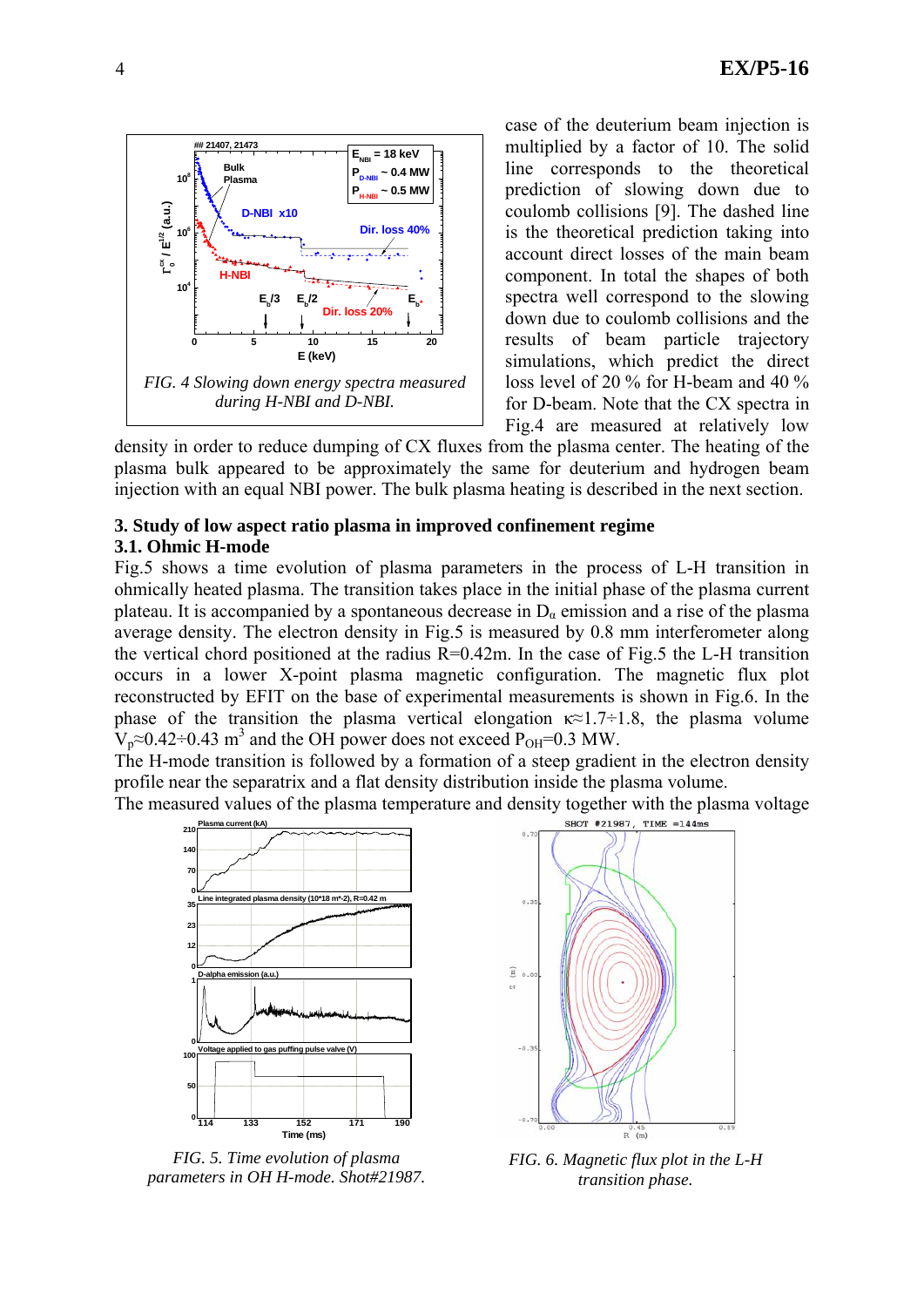are used as the input parameters for the ASTRA code simulation. The electron temperature and density profiles are measured by the TS diagnostic; the ion temperature is measured by the CX analyzer ACORD-12. The TS diagnostic has 5 spatial channels positioned in the midplane along the major radius within the interval  $R=0.18\div0.39$  m. A special attention was paid to a simulation of transport coefficients.

The transport model consists of the continuity equation for plasma density, the ion and electron energy balance equations and the equation for the poloidal flux solved together with the Grad-Shafranov equation in a real geometry of the spherical tokamak Globus-M. The plasma geometrical parameters are taken from the equilibrium reconstruction performed with the help of EFIT code. The ion energy transport is described by using the neoclassical NCLASS code [10]. The transport coefficients are fitted in such a way that the density and temperature profiles and the plasma voltage corresponded to the experimental data. The measured and simulated density and temperature profiles are shown in Fig.7a and Fig.7b. The respective transport coefficients are shown in Fig.8.



*FIG. 7. Measured and fitted electron density and temperature profiles. Shot #21987, time=167 ms.*



*FIG. 8. Simulated transport coefficients. Shot#21987, Time=167 ms.*

In the figures the normalized minor radius is defined as  $a_{\psi}/a_b$ , where  $a_{\psi}$  is a halfwidth of a current flux surface in a midplane and  $a<sub>b</sub>$  is its boundary value. The calculated particle diffusion coefficient D drops significantly inside the transport barrier near the separatrix compared with its bulk value. The ion heat conductivity  $\chi$ <sub>i</sub> remains neoclassical and no barrier is formed for both ion and electron temperatures. The value of  $\gamma_i$  is approximately by a factor of 4 exceeds the electron heat conductivity  $\chi_e$ . In the described shot #21987 the plasma thermal

energy defined by the ASTRA code on the base of measured and calculated density and temperature profiles is in a good agreement with EFIT energy. Note, that the accuracy of EFIT reconstruction of the plasma energy is sufficiently high [11] due to the large plasma vertical elongation  $\kappa \approx 1.7 \div 1.8$  and the beta factor  $\beta_P \sim 0.5$  ( $\beta_P$  is the ratio of plasma pressure to the poloidal magnetic field pressure). The plasma thermal energy reaches the value about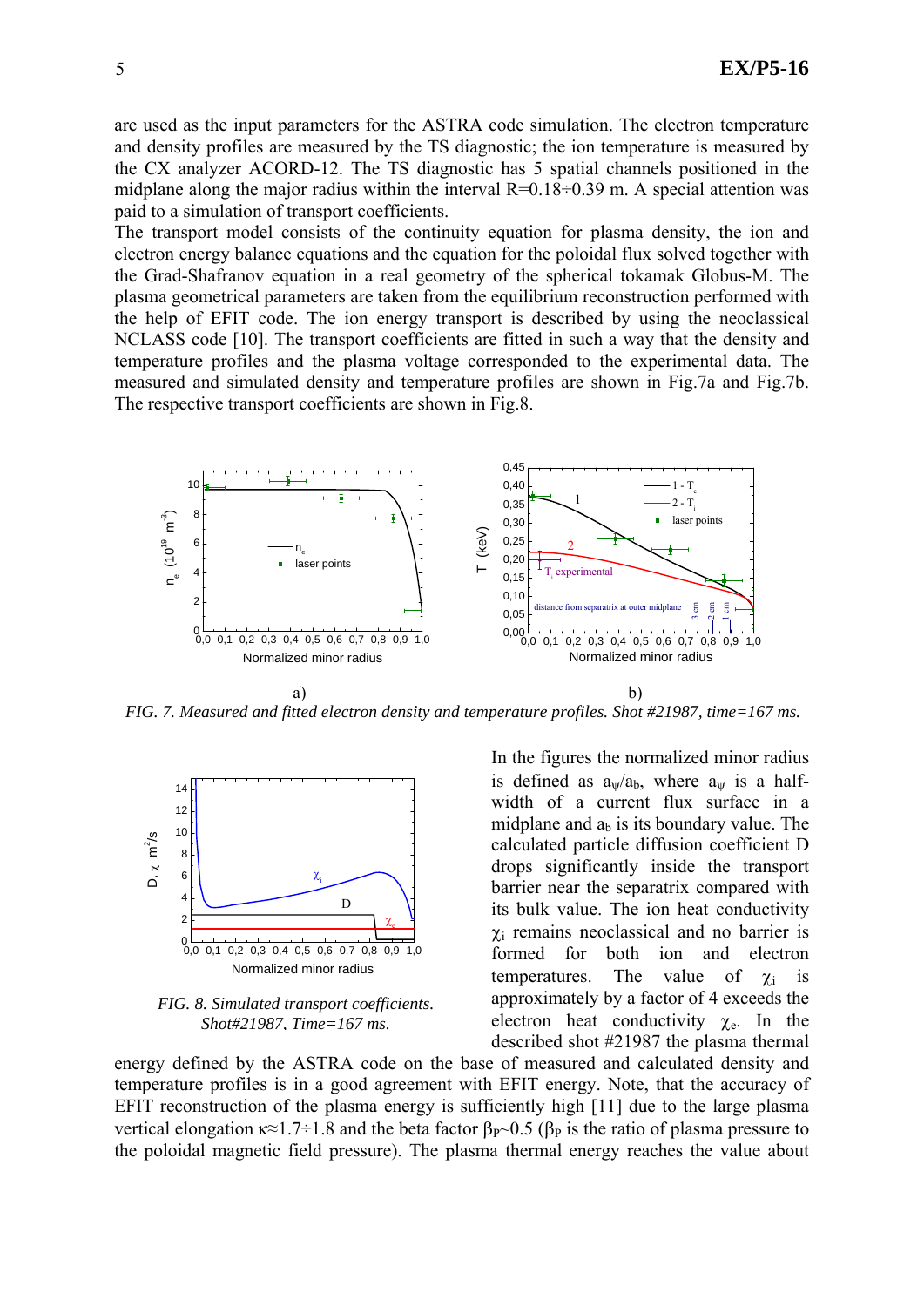2.5 kJ, and the energy confinement time  $\tau_{E}$  –8÷10 ms. This value is consistent with the ITER scaling IPB98(y,2) [12].

### **3.2. H-mode during NBI heating**

Stable L-H transition was observed during the injection of deuterium or hydrogen beam into deuterium plasma. Usually the transition was observed in an early injection phase and the Hmode was sustained up to the end of the NBI pulse of 30**÷**40 ms length. Simulation of a large size beam absorption in the Globus-M plasma is a complicated task and at present the modifications of the beam model for the Globus-M experimental conditions are performing. At the first step of modeling we analyzed the plasma NBI heating with a smaller size beam (characteristic dimensions are 8 cm width and 20 cm height) of a lower power up to 0.5 MW [13]. To some extend it simplifies the simulation and increases the reliability of the results. Typical plasma shot #19518 was selected for the simulation with the NBI power P<sub>NBI</sub>≈0.4MW, the beam energy  $E_{NBI} \approx 25$  keV, I<sub>P</sub>≈0.2 MA and B<sub>T</sub>≈0.4 T. The measured and simulated plasma density and temperature profiles are shown in Fig.9a and Fig.9b.

Similar to OH H-mode the electron density profile has a steep gradient near the separatrix and a flat distribution in the plasma bulk. In the experiment the ion temperature reaches the value of the electron temperature in the plasma center. The simulated  $T_i$  profile in Fig. 9b is very close to the measured and simulated  $T<sub>e</sub>$  profiles. At a lower density the ion temperature



*FIG. 9. Measured and fitted electron density and temperature profiles. Shot#19518* 

can exceed the electron temperature. As well as in OH H-mode the transport barrier is absent in the electron and ion temperature profiles.



*FIG. 10. Simulated transport coefficients.* 

The transport coefficients are shown in Fig.10. The calculated particle diffusion coefficient D is similar to the ohmic H-mode value. It decreases down to the value of D~0.5÷0.7 m<sup>2</sup>/s inside the transport barrier. The ion heat conductivity remains neoclassical. The electron heat conductivity increases almost by an order of magnitude in comparison with the ohmic H-mode. In the modeling the absorbed fraction of the beam power was estimated as 0.2 MW at a comparatively low plasma density. Taking into account the OH power the energy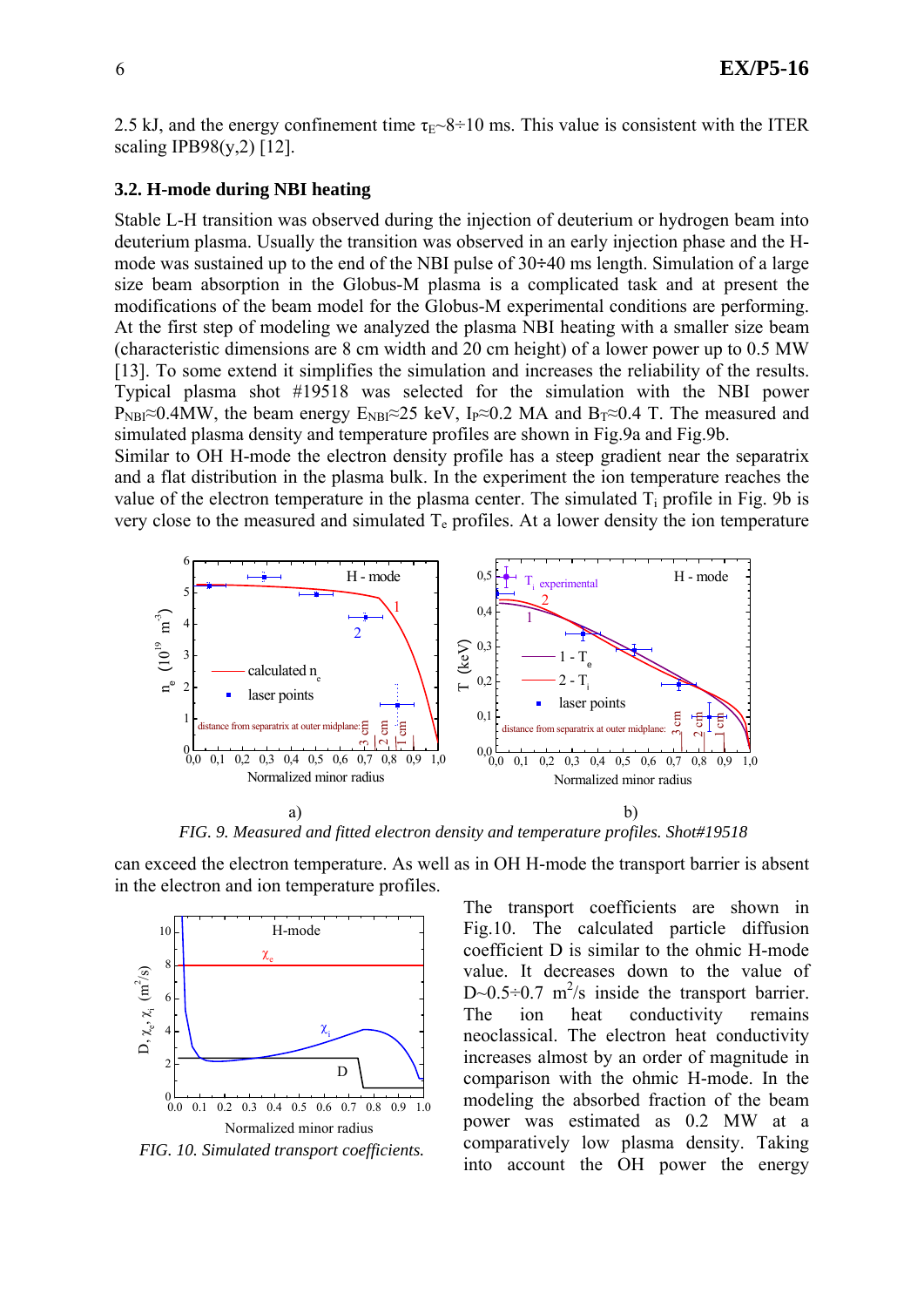confinement time  $\tau_{E}$  ms. As well as in ohmic H-mode this value is consistent with the ITER scaling IPB98(y,2).

#### **4. Discussion and conclusion**

The experiments demonstrated an effective NBI and ICRH heating of a small size low aspect ratio plasmas confined in a low toroidal magnetic field. Both methods are based on the plasma heating by means of the energy exchange with supra thermal ions. The neutral beam sizes as well as the characteristic scale of fast ion orbits are comparable with the plasma size. However, the simulations reveal that a noticeable part of fast ions is confined within the plasma volume and a noticeable part of the neutral beam energy can be absorbed at a high density. The CX slowing down energy spectra during NBI are well described by the classic theory due to coulomb collisions. The fast ion first orbit losses together with shine through losses can be large at a low plasma density. In a small size tokamak the experiments aimed at an optimization of the plasma shape and position play an important role. Particularly first simulations of a spatial zone of the confinement of fast ions show that the zone extension depends on the NBI impact radius [7]. Recent experiments [4] demonstrated a tendency to the ion temperature increase when the plasma is slightly  $(2-4 \text{ cm})$  shifted along the major radius towards the higher toroidal magnetic field.

The second step also directed to an improvement of the auxiliary heating efficiency is connected with an increase of the toroidal magnetic field which is low in spherical tokamaks due to a restricted room in a torus inner bore. The existed power supply makes possible to increase current in TF coils by a factor of  $2\div 2.5$ . This value corresponds to the toroidal magnetic field in the plasma center  $B_T \sim 0.8 \div 1$  T. But the  $B_T$  increase requires the upgrade of magnets including a manufacture of new TF coil inner legs and the central solenoid.

The H-mode transition was achieved at the auxiliary NBI and ICRH heating as well as in the OH regime. In the OH plasma the L-H transition period appeared to be longer in comparison with the L-H transition at the auxiliary heating. A steady state improved confinement phase duration exceeded the characteristic times of plasma transport processes including the time for the diffusion of magnetic field.

The L-H transition is characterized by the steep transport barrier for particle flux in the vicinity of the magnetic separatrix. The ASTRA code simulation reveals that the L-H transition is accompanied by an increase of the electric field shear in the transport barrier region [13], see Fig 11. The neoclassical expression is used for the electric field calculation.



*FIG. 11. Poloidal rotation shear.* 

The critical poloidal rotation shear value is about  $10^6$  s<sup>-1</sup>, which is of the order of values typical for ASDEX-Upgrade and MAST [14]. This corresponds to the conception of the turbulent transport suppression.

The L-H transition occurs when the heat power absorbed by ions exceeds the transition power threshold. The threshold power calculated according to the international database [12] PLH, the calculated OH power  $P_{OH}$ , the electron-ion power exchange  $P_{EX}$ , the power absorbed from NBI by electrons  $P_{NBI}^e$  and ions  $P_{NBI}^i$ together with average densities and

calculated confinement times for both shots for H-mode and L-mode (just before the transition) are summarized in the Table below. Here power is in kW, density is in  $10^{19}$  m<sup>-3</sup>, time is in ms.